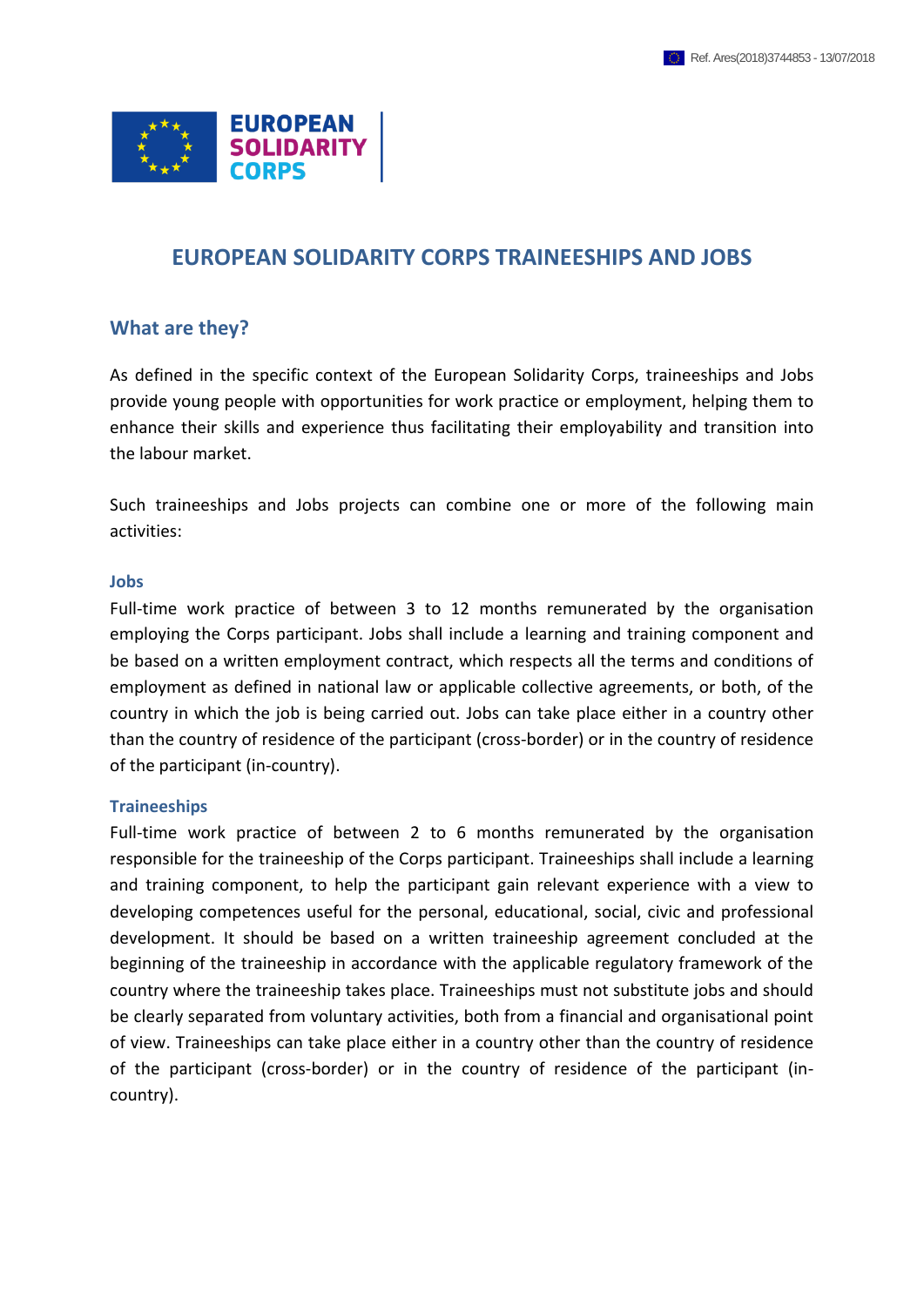## **For Whom?**

#### **Organisations**

Any public or private organisation from an EU Member State can participate and submit applications.

#### **Individuals**

Young people aged 18-30 from an EU Member State. Young people must be registered in the European Solidarity Corps to participate in projects.

### **What is supported?**

Travel costs, organisational support (support to participants, management costs), relocation allowance for the participants, linguistic support, inclusion support, insurance, exceptional costs.

### **How does it work?**

Projects will typically consist of the following stages:

- Preparation (including practical arrangements, selection of participants, set up of agreements with partners and participants, linguistic/intercultural/task-related preparation of participants before departure);
- **IMPLEMENTER INCOCO EXCITED** Implementation of activities;
- Follow-up (including the evaluation of the activities, the formal recognition of the learning outcomes of participants during the activity, issue of the certificate of participation as well as the dissemination and use of the project's outcomes).

There is no minimum requirement regarding the number of organisations involved in a project. A single organisation holding a Quality Label can submit an application.

The applicant organisation can deliver the project by itself or in cooperation with associated partners, which are not required to have a Quality Label. The applicant is accountable for the entire project but can delegate responsibilities to associated partners. For cross-border activities, the applicant will have to demonstrate its capacity to prepare participants in the country of departure and provide support upon return.

The applicant will ensure that the following tasks are accomplished:

- reaching out to employers in order to identify traineeships/vacancies and to encourage their involvement;
- **E** selecting and matching of candidates registered in the European Solidarity Corps with suitable vacancies;
- **Perior 1** preparing and/or training participants before departure;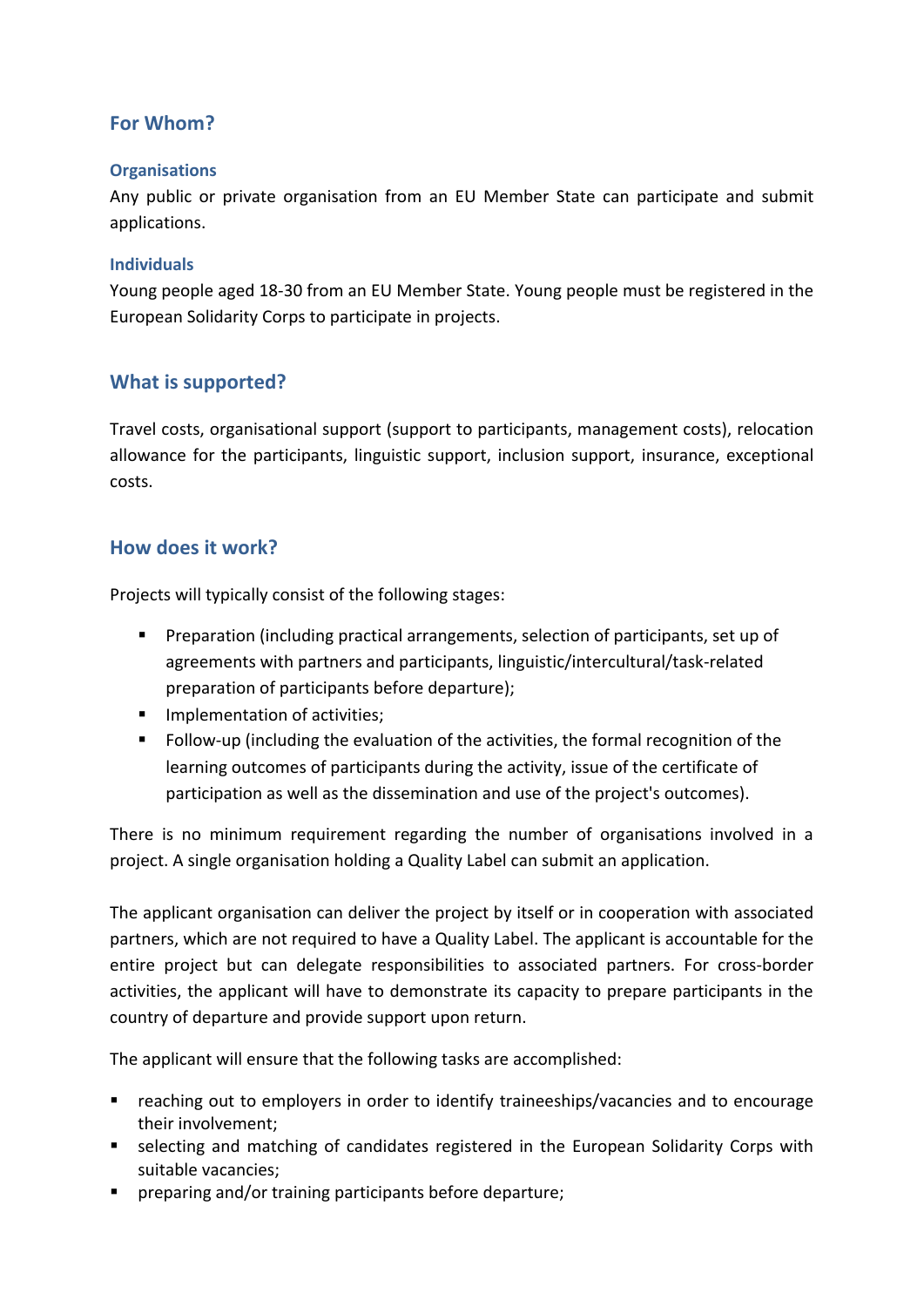- **E** ensuring that the participants attend the full Training and Evaluation Cycle;
- **P** providing support for the learning process and for the identification and documentation of learning outcomes, through EU or national validation tools;
- ensuring that the trainee or the job holder is paid based on the written traineeship agreement or employment contract and in accordance with applicable national regulatory frameworks;
- **E** ensuring the fairness of working conditions;
- **Peroviding guidance and support to the participant during all the phases of the activity as** appropriate;
- drafting and implementing of a on-the-job and continuous training programme; designing tasks and activities for the participants in line with the qualitative principles of the European Solidarity Corps and the Quality Framework for Traineeships (if applicable);
- offering support to participants upon return from their activity, by assisting them with job search further training etc.

The list of tasks is not comprehensive and will depend on the specificities of each project.

Young people express their willingness to participate in the European Solidarity Corps by registering on [the European Solidarity Corps portal.](https://europa.eu/youth/solidarity_en) Organisations have to select the participants through the database of young people registered.

### **How to take part?**

Organisations from an EU Member State and holding a Quality Label for the occupational strand can apply to the National Agency of their country. For 2018, transitional measures will be applied, whereby the organisations will not be required to hold a Quality Label when they submit the grant application. At that stage, they will be only required to have applied for the relevant Quality Label. However, all organisations have to hold a Quality label before the grant award decision.

Project Start dates: from 1 January 2019 to 31 May 2019 Projects duration: from 6 to 24 months Deadline for applications: 16 October 2018 – 12:00 (midday Brussels time)